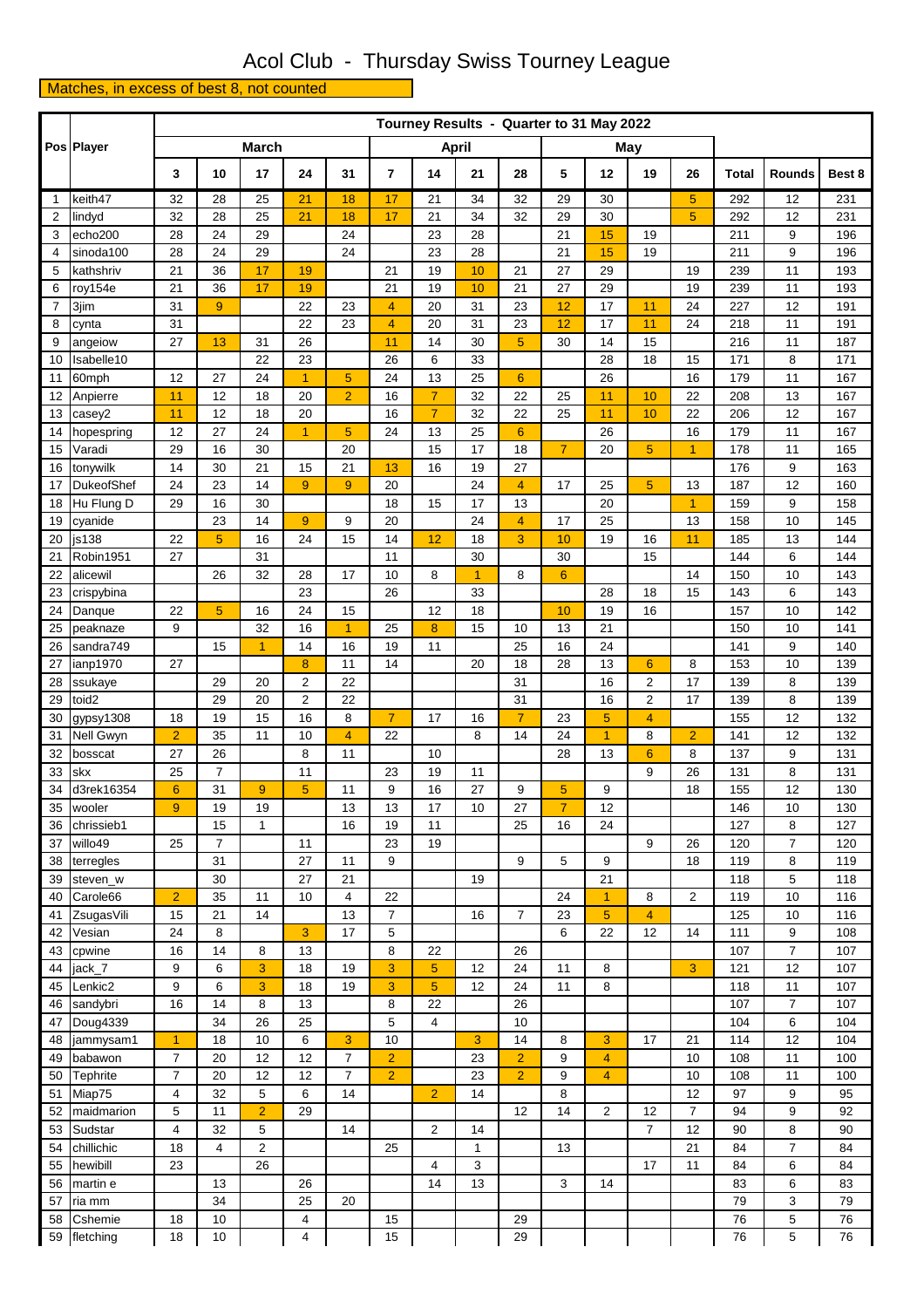| 60     | Germ1 Eng5               |              |                  |                |                |    |                      |    |                | 28           | 22 |                |                | 25             | 75 | 3                | 75 |
|--------|--------------------------|--------------|------------------|----------------|----------------|----|----------------------|----|----------------|--------------|----|----------------|----------------|----------------|----|------------------|----|
| 61     | <b>NJBard</b>            |              |                  |                |                |    |                      |    |                | 28           | 22 |                |                | 25             | 75 | 3                | 75 |
| 62     | seafron                  | 19           | 3                | 6              | $\overline{7}$ |    | $\blacktriangleleft$ | 1  | 6              | 20           | 4  | $\overline{7}$ | 1              |                | 75 | 11               | 72 |
| 63     | skimmia1                 | 19           | 3                | 6              | $\overline{7}$ |    | $\overline{1}$       | 1  | 6              | 20           | 4  | $\overline{7}$ | 1              |                | 75 | 11               | 72 |
| 64     | dellla88                 |              |                  | 23             |                |    |                      |    |                |              | 20 | 6              |                | 20             | 69 | 4                | 69 |
| 65     | lacunae                  |              | 11               |                |                |    |                      |    |                | 30           | 26 |                |                |                | 67 | 3                | 67 |
| 66     | freds1729                |              |                  | $\overline{7}$ | 14             |    |                      |    |                | 16           |    | 27             |                |                | 64 | $\overline{4}$   | 64 |
| 67     | nige 77                  |              |                  | 23             |                |    |                      |    |                |              | 20 |                |                | 20             | 63 | 3                | 63 |
| 68     | bialk2                   | 3            |                  |                |                |    | 12                   |    | 2              |              | 18 | 23             |                |                | 58 | $\sqrt{5}$       | 58 |
| 69     | kladenak                 |              |                  |                | 17             | 6  | 6                    | 3  | 26             |              |    |                |                |                | 58 | 5                | 58 |
| 70     | MadB6                    |              |                  |                | 17             | 6  | 6                    | 3  | 26             |              |    |                |                |                | 58 | $\mathbf 5$      | 58 |
| 71     | Ponteboy                 |              |                  |                |                |    |                      |    |                | 30           | 26 |                |                |                | 56 | $\boldsymbol{2}$ | 56 |
| 72     | jessey1                  |              |                  |                |                |    |                      | 9  | $\overline{7}$ | 11           | 1  |                | 14             | 9              | 51 | 6                | 51 |
| 73     | cathymary                |              |                  | $\overline{7}$ |                |    |                      |    |                | 16           |    | 27             |                |                | 50 | 3                | 50 |
| 74     | JillyTot                 | 14           |                  | 21             | 15             |    |                      |    |                |              |    |                |                |                | 50 | 3                | 50 |
| 75     | geminian                 |              |                  |                |                | 12 |                      | 9  | $\overline{7}$ | 11           | 1  |                |                | 9              | 49 | 6                | 49 |
| 76     | patric56                 | 13           | 17               |                |                |    |                      |    |                | 19           |    |                |                |                | 49 | $\mathsf 3$      | 49 |
| 77     | paulie12                 | 13           | 17               |                |                |    |                      |    |                | 19           |    |                |                |                | 49 | $\mathsf 3$      | 49 |
| 78     | vaaise                   |              |                  |                | 3              |    |                      |    | 13             | $\mathbf{1}$ | 14 |                | 13             | 4              | 48 | $\,6$            | 48 |
| 79     | amms                     | 10           | 33               | 4              |                |    |                      |    |                |              |    |                |                |                | 47 | 3                | 47 |
| 80     | kaligraph                | 10           | 33               | 4              |                |    |                      |    |                |              |    |                |                |                | 47 | 3                | 47 |
| 81     | senorfueda               |              | 25               | 22             |                |    |                      |    |                |              |    |                |                |                | 47 | $\boldsymbol{2}$ | 47 |
| 82     | cherriesa                |              | 22               |                |                |    |                      | 24 |                |              |    |                |                |                | 46 | $\boldsymbol{2}$ | 46 |
| 83     | imran1                   |              | 22               |                |                |    |                      | 24 |                |              |    |                |                |                | 46 | $\boldsymbol{2}$ | 46 |
|        | ClareB                   |              |                  |                |                |    |                      |    | 4              |              | 18 | 3              | 20             |                | 45 | 4                | 45 |
| 84     | s138tq                   |              |                  |                | 30             | 2  |                      | 6  |                |              |    | 6              |                |                | 44 | 4                | 44 |
| 85     |                          | $\mathbf{1}$ |                  |                |                |    |                      |    |                | 12           |    | 23             | $\overline{7}$ |                |    | 4                |    |
| 86     | tyfin                    |              |                  |                |                |    |                      |    |                |              |    |                |                |                | 43 |                  | 43 |
| 87     | bonniken                 |              |                  |                |                |    |                      |    |                | $\mathbf{1}$ |    | 22             | 13             | 6              | 42 | 4                | 42 |
| 88     | gmrob                    |              |                  |                |                |    |                      |    | 22             |              | 19 |                |                |                | 41 | $\boldsymbol{2}$ | 41 |
| 89     | robert <sub>12</sub>     |              |                  |                |                |    |                      |    | 22             |              | 19 |                |                |                | 41 | $\boldsymbol{2}$ | 41 |
| 90     | 5 of clubs               |              |                  |                |                |    |                      |    |                | 17           |    |                |                | 23             | 40 | $\boldsymbol{2}$ | 40 |
| 91     | saza                     |              |                  |                |                |    |                      |    |                | 17           |    |                |                | 23             | 40 | $\boldsymbol{2}$ | 40 |
| 92     | jacko120                 |              | 9                |                |                |    |                      |    | 20             |              |    |                |                | $\overline{7}$ | 36 | 3                | 36 |
| 93     | varra05                  | 15           | 21               |                |                |    |                      |    |                |              |    |                |                |                | 36 | $\boldsymbol{2}$ | 36 |
| 94     | Belringer                |              |                  |                |                |    | 18                   |    |                | 13           |    |                |                |                | 31 | $\boldsymbol{2}$ | 31 |
| 95     | comal                    |              |                  |                | 30             |    |                      |    |                |              |    |                |                |                | 30 | $\mathbf{1}$     | 30 |
| 96     | enia_t                   |              | $\boldsymbol{2}$ |                | 28             |    |                      |    |                |              |    |                |                |                | 30 | $\boldsymbol{2}$ | 30 |
| $97\,$ | Karert                   | $30\,$       |                  |                |                |    |                      |    |                |              |    |                |                |                | 30 | $\mathbf{1}$     | 30 |
| 98     | keithdarle               |              |                  |                |                |    |                      |    | 10             |              |    |                | 20             |                | 30 | $\boldsymbol{2}$ | 30 |
| 99     | Marlchee                 | 30           |                  |                |                |    |                      |    |                |              |    |                |                |                | 30 | $\mathbf{1}$     | 30 |
|        | 100 amoh                 |              |                  |                | 29             |    |                      |    |                |              |    |                |                |                | 29 | $\mathbf{1}$     | 29 |
| 101    | darwinfish               |              |                  |                |                |    |                      |    | 29             |              |    |                |                |                | 29 | $\mathbf{1}$     | 29 |
| 102    | john dick                |              |                  |                |                |    |                      |    | 29             |              |    |                |                |                | 29 | $\mathbf{1}$     | 29 |
| 103    | maryarm                  |              | $\overline{4}$   |                |                | 12 |                      | 10 |                |              | 3  |                |                |                | 29 | $\overline{4}$   | 29 |
| 104    | holwellsue               |              | 8                |                |                |    |                      |    |                | 3            |    |                | 14             | 3              | 28 | 4                | 28 |
| 105    | phillewis                |              |                  | 28             |                |    |                      |    |                |              |    |                |                |                | 28 | $\mathbf{1}$     | 28 |
| 106    | ritalewis                |              |                  | 28             |                |    |                      |    |                |              |    |                |                |                | 28 | $\mathbf{1}$     | 28 |
| 107    | 7pat                     |              |                  | 27             |                |    |                      |    |                |              |    |                |                |                | 27 | $\mathbf{1}$     | 27 |
| 108    | Davekarori               |              |                  |                |                |    |                      |    | 27             |              |    |                |                |                | 27 | $\mathbf{1}$     | 27 |
| 109    | davidtrace               |              |                  | 27             |                |    |                      |    |                |              |    |                |                |                | 27 | $\mathbf{1}$     | 27 |
| 110    | cmsjw5                   |              |                  | 15             |                |    |                      |    | 11             |              |    |                |                |                | 26 | $\overline{2}$   | 26 |
| 111    | crc1111                  |              | 25               |                |                |    |                      |    |                |              |    |                |                |                | 25 | $\mathbf{1}$     | 25 |
|        | $\overline{1}$ 12 zargul |              | $\overline{c}$   |                |                |    |                      |    |                |              | 15 |                | 3              | 4              | 24 | 4                | 24 |
| 113    | dai bach                 | 23           |                  |                |                |    |                      |    |                |              |    |                |                |                | 23 | $\mathbf{1}$     | 23 |
| 114    | <b>Basin Mama</b>        |              |                  |                |                |    |                      |    | 21             |              |    |                |                |                | 21 | $\mathbf{1}$     | 21 |
|        | 115 gnadia               |              |                  |                |                |    |                      |    | 21             |              |    |                |                |                | 21 | $\mathbf{1}$     | 21 |
|        | 116 mitzibabe            | 6            |                  | 9              | 5              |    |                      |    |                |              |    |                |                |                | 20 | 3                | 20 |
| 117    | simonr2                  | 20           |                  |                |                |    |                      |    |                |              |    |                |                |                | 20 | $\mathbf{1}$     | 20 |
|        | 118 stu88                | 20           |                  |                |                |    |                      |    |                |              |    |                |                |                | 20 | $\mathbf{1}$     | 20 |
|        | 119 CYBIT                |              |                  | 19             |                |    |                      |    |                |              |    |                |                |                | 19 | $\mathbf{1}$     | 19 |
| 120    | CarlMal                  |              |                  |                |                |    |                      |    |                |              |    | 18             |                |                | 18 | $\mathbf{1}$     | 18 |
| 121    | cosmo10                  |              |                  |                |                |    |                      |    | 15             |              |    |                | 3              |                | 18 | $\boldsymbol{2}$ | 18 |
| 122    | plusgas                  |              | 18               |                |                |    |                      |    |                |              |    |                |                |                | 18 | $\mathbf{1}$     | 18 |
|        | 123 Robot-2              |              |                  |                |                |    |                      |    |                |              |    | 18             |                |                | 18 | $\mathbf{1}$     | 18 |
| 124    | valash                   | 3            |                  |                |                |    | 12                   |    | $\overline{2}$ |              |    |                |                |                | 17 | 3                | 17 |
| 125    | ace37                    |              |                  |                |                | 1  |                      |    |                |              | 15 |                |                |                | 16 | $\boldsymbol{2}$ | 16 |
|        | 126 doriseve             |              |                  |                |                |    |                      |    | 5              |              |    | $10$           |                |                | 15 | $\mathbf 2$      | 15 |
|        | 127 gilbey               |              |                  |                |                |    |                      |    |                | 15           |    |                |                |                | 15 | $\mathbf{1}$     | 15 |